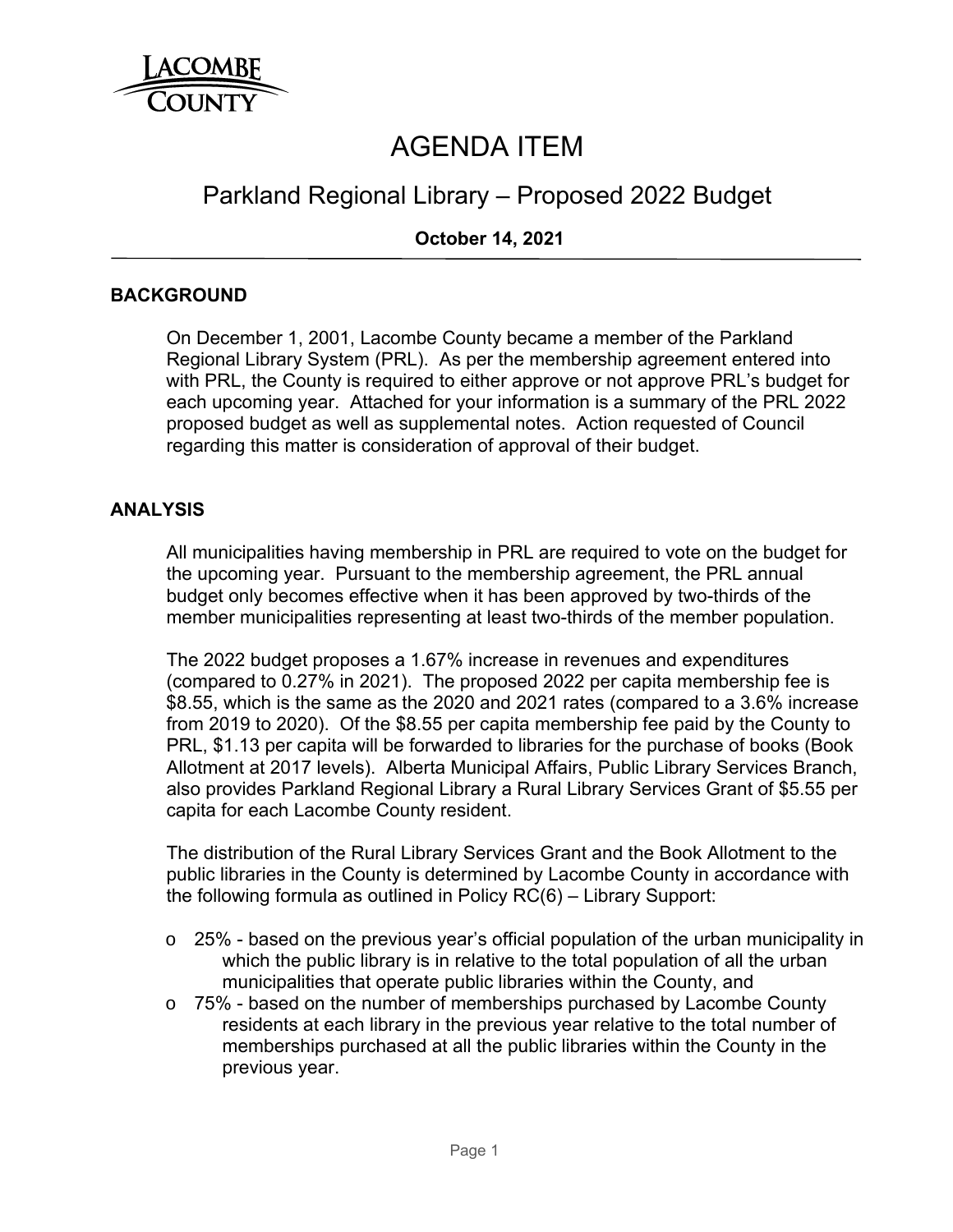

New for 2022, Parkland will use the population estimates from the Office of Statistics and Information at Alberta Treasury Board and Finance. This may result in a slightly lower requisition for the County based on current estimates.

# **ALTERNATIVES**

- 1. Approve the budget as presented.
- 2. Not approve the budget as presented.
- 3. Other actions as determined by Council.

#### **BUDGET IMPLICATIONS**

The County's 2022 PRL membership fee is estimated to be \$88,432.65 (10,343 residents x \$8.55/resident) which will be included in the County's 2022 budget. The 2022 membership fee will be the same as was budgeted for in the 2020 and 2021 budgets.

# **LEGISLATIVE RESPONSIBILITIES**

- 1. Section 3 of the Municipal Government Act (MGA) states the purposes of a municipality are: 1) to provide good government, 2) to provide services, facilities, or other things that, in the opinion of council, are necessary or desirable for all or part of the municipality, and 3) to develop and maintain safe and viable communities.
- 2. Section 180(1) of the MGA states that Council may act only by resolution or bylaw.
- 3. Clause 8 of the Parkland Regional Library agreement covers approval of the Library's annual budget.

### **PUBLIC PARTICIPATION**

The proposed budget approval is annual process carried out by Council. As this process is consistent with the bylaws and policies of the Regional Library, the County's public engagement will be limited to informing the public of Council's decision on this matter

#### **STRATEGIC PLAN**

The following elements of the County's 2018-2023 Strategic Plan are relevant to this issue:

Our Vision: "An attractive, balanced and progressive community." Our Mission: "To build a safe and vibrant community through leadership, innovation and healthy relationships."